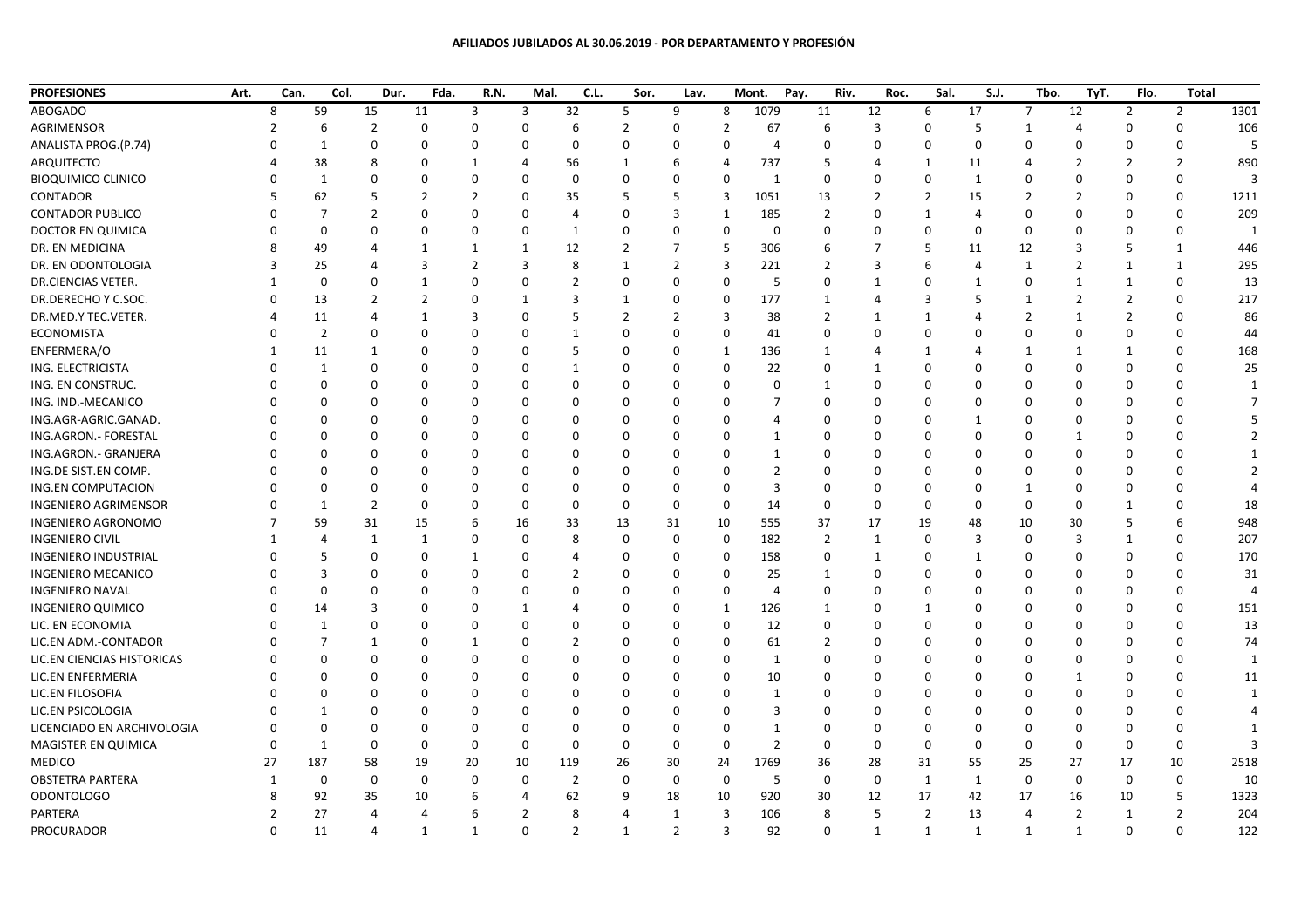## **AFILIADOS JUBILADOS AL 30.06.2019 - POR DEPARTAMENTO Y PROFESIÓN**

| PROCURADOR S/TITULO         |     |     |     |          |    |    |     |     |     |    | 39   | 0   |     |     |     |     | $\Omega$ |    | 0        |       |
|-----------------------------|-----|-----|-----|----------|----|----|-----|-----|-----|----|------|-----|-----|-----|-----|-----|----------|----|----------|-------|
| <b>QUIMICO</b>              |     |     |     | $\Omega$ |    |    |     |     |     |    |      | 0   |     |     |     |     | $\Omega$ |    |          |       |
| <b>QUIMICO FARMACEUTICO</b> |     | 18  |     | $\Omega$ |    |    |     |     |     |    | 250  |     |     |     |     |     |          |    |          | 307   |
| <b>QUIMICO INDUSTRIAL</b>   |     |     |     | $\Omega$ |    |    |     |     | 0   |    | 43   | 0   |     |     |     |     | $\Omega$ |    | $\Omega$ | 45    |
| VETERINARIO                 | 16  | 47  |     |          | 14 |    | 32  | 20  | 16  |    | 327  | 17  |     | 16  | 25  | 13  |          |    |          | 642   |
| <b>TOTALES</b>              | 100 | 767 | 216 | 82       | 67 | 53 | 458 | 93. | 139 | 89 | 8796 | 187 | 118 | 115 | 273 | 104 | 140      | 68 | 39       | 11904 |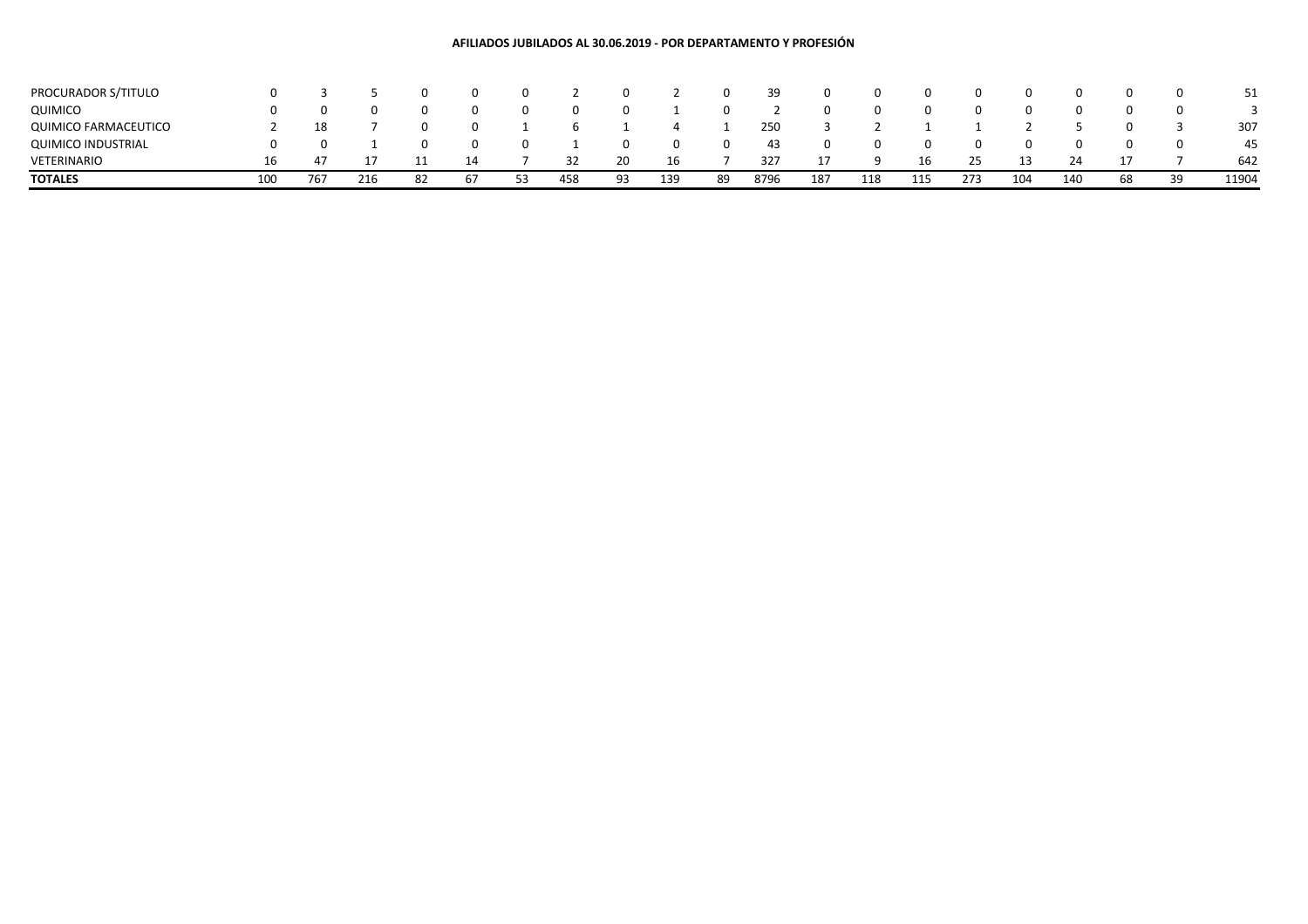## **AFILIADOS JUBILADOS AL 31.12.2019 - POR DEPARTAMENTO Y PROFESIÓN**

| <b>PROFESIONES</b>          | Art.           | Can.           | Col.           | Dur.           | Fda.           | R.N.           | Mal.           | C.L.           | Sor.           | Lav.           | Mont.          | Pay.           | Riv.           | Roc.           | Sal.           | S.J.           | Tbo.           | TyT.           | Flo.           | <b>Total</b>   |
|-----------------------------|----------------|----------------|----------------|----------------|----------------|----------------|----------------|----------------|----------------|----------------|----------------|----------------|----------------|----------------|----------------|----------------|----------------|----------------|----------------|----------------|
| <b>ABOGADO</b>              | 8              | 63             | 16             | 11             | $\overline{4}$ | $\overline{4}$ | 33             | 6              | 9              | 8              | 1094           | 11             | 11             | 6              | 17             | 6              | 12             | $\overline{2}$ | $\overline{2}$ | 1323           |
| AGRIMENSOR                  | $\overline{z}$ | 6              | $\mathbf{1}$   | $\Omega$       | $\mathbf 0$    | $\Omega$       | 6              | $\overline{2}$ | 0              | $\overline{2}$ | 67             | 6              | $\overline{2}$ | $\Omega$       | 5              | 1              | 5              | $\Omega$       | $\mathbf 0$    | 105            |
| ANALISTA PROG.(P.74)        | $\Omega$       | $\mathbf{1}$   | $\mathbf 0$    | $\Omega$       | $\Omega$       | $\Omega$       | $\mathbf 0$    | $\Omega$       | $\Omega$       | $\mathbf 0$    | 5              | $\mathbf 0$    | 0              | $\Omega$       | $\Omega$       | $\Omega$       | $\Omega$       | $\Omega$       | $\mathbf 0$    | 6              |
| ARQUITECTO                  | 5              | 42             | 9              | $\Omega$       | $\Omega$       | $\overline{4}$ | 58             | 1              | 7              | $\overline{4}$ | 753            | 6              | 4              | 1              | 13             | Δ              | $\overline{2}$ | $\overline{2}$ | $\overline{2}$ | 917            |
| <b>BIOQUIMICO CLINICO</b>   |                | $\mathbf{1}$   | $\Omega$       | 0              | $\Omega$       | $\Omega$       | $\mathbf 0$    | $\Omega$       | O              | $\mathbf 0$    | 1              | $\mathbf 0$    | 0              | $\mathbf 0$    | 1              | ŋ              | 0              | $\Omega$       | $\mathbf 0$    | $\overline{3}$ |
| CONTADOR                    |                | 64             | 6              | $\overline{2}$ | $\overline{2}$ | $\mathbf 0$    | 34             | 6              | 4              | 3              | 1079           | 12             | $\overline{2}$ | $\overline{2}$ | 16             | $\overline{2}$ | $\overline{2}$ | $\overline{2}$ | $\mathbf 0$    | 1243           |
| <b>CONTADOR PUBLICO</b>     | $\Omega$       | 9              | $\overline{2}$ | $\Omega$       | $\Omega$       | $\mathbf 0$    | 4              | $\Omega$       | 4              | $\mathbf{1}$   | 188            | $\overline{2}$ | 0              | $\mathbf{1}$   | 5              | $\Omega$       | $\Omega$       | $\mathbf 0$    | $\mathbf 0$    | 216            |
| DOCTOR EN QUIMICA           | $\Omega$       | $\mathbf 0$    | $\Omega$       | 0              | $\Omega$       | $\mathbf 0$    | 1              | $\Omega$       | 0              | $\mathbf 0$    | $\mathbf 0$    | $\mathbf 0$    | 0              | $\Omega$       | $\Omega$       | $\Omega$       | 0              | $\Omega$       | $\mathbf 0$    | 1              |
| DR. EN MEDICINA             |                | 52             | 6              | $\overline{2}$ | 1              | $\overline{2}$ | 18             | $\overline{2}$ | 9              | $\overline{7}$ | 330            | 8              | 9              | 6              | 11             | 14             | 3              | 5              | $\mathbf{1}$   | 494            |
| DR. EN ODONTOLOGIA          | 5              | 27             | $\overline{4}$ | $\overline{3}$ | $\overline{2}$ | $\overline{4}$ | $\mathbf{q}$   | $\mathbf{1}$   | $\overline{2}$ | 3              | 241            | $\overline{2}$ | 3              | 6              | $\overline{4}$ | 1              | 3              | 3              | $\mathbf{1}$   | 324            |
| DR.CIENCIAS VETER.          | -1             | $\mathbf{1}$   | 0              | $\mathbf{1}$   | 0              | $\mathbf 0$    | 2              | 0              | 0              | $\mathbf 0$    | 5              | 0              | $\mathbf 1$    | $\Omega$       | $\mathbf{1}$   | 0              | 1              | 1              | $\mathbf 0$    | 14             |
| DR.DERECHO Y C.SOC.         | $\Omega$       | 14             | $\overline{2}$ | $\overline{2}$ | 0              | $\mathbf{1}$   | 3              | 1              | 0              | $\mathbf 0$    | 188            | $\mathbf{1}$   | 5              | 3              | 5              | $\mathbf{1}$   | $\overline{2}$ | $\overline{2}$ | 0              | 230            |
| DR.MED.Y TEC.VETER.         | 4              | 11             | 6              | 1              | 3              | $\mathbf 0$    | 5              | $\overline{2}$ | $\overline{2}$ | $\overline{4}$ | 42             | $\overline{2}$ | $\mathbf{1}$   | $\mathbf{1}$   | 5              | $\overline{2}$ | $\mathbf{1}$   | $\overline{2}$ | $\mathbf 0$    | 94             |
| ECONOMISTA                  |                | $\overline{2}$ | $\Omega$       | $\Omega$       | $\Omega$       | $\Omega$       | $\overline{2}$ | $\Omega$       | $\Omega$       | $\mathbf 0$    | 42             | $\Omega$       | 0              | $\Omega$       | $\Omega$       | $\Omega$       | 0              | $\Omega$       | $\Omega$       | 46             |
| ENFERMERA/O                 | -1             | 11             | 1              | O              | $\Omega$       | $\Omega$       | 5              | 1              | <sup>0</sup>   | 1              | 139            | 1              | 4              | $\mathbf{1}$   | 4              | -1             | 1              | 1              | $\Omega$       | 172            |
| ING. ELECTRICISTA           | n              | $\mathbf{1}$   | $\Omega$       | $\Omega$       | $\Omega$       | $\Omega$       | -1             | $\Omega$       | $\Omega$       | $\mathbf 0$    | 22             | $\Omega$       | $\mathbf{1}$   | $\Omega$       | <sup>0</sup>   | $\Omega$       | $\Omega$       | $\Omega$       | $\Omega$       | 25             |
| ING. EN CONSTRUC.           |                | $\Omega$       | $\Omega$       | $\Omega$       | $\Omega$       | $\Omega$       | $\Omega$       | $\Omega$       | <sup>0</sup>   | $\Omega$       | $\Omega$       | $\mathbf{1}$   | $\Omega$       | $\Omega$       | <sup>0</sup>   | n              | $\Omega$       | $\Omega$       | $\Omega$       | 1              |
| ING. IND.-MECANICO          |                | $\mathbf 0$    | 0              | $\mathbf 0$    | 0              | $\mathbf 0$    | 0              | $\Omega$       | 0              | $\mathbf 0$    | $\overline{7}$ | $\mathbf 0$    | 0              | $\Omega$       | $\Omega$       | ŋ              | 0              | 0              | $\Omega$       | $\overline{7}$ |
| ING.AGR-AGRIC.GANAD.        |                | $\Omega$       | $\Omega$       | 0              | 0              | $\mathbf 0$    | $\Omega$       | $\Omega$       | $\Omega$       | $\mathbf 0$    | 6              | $\Omega$       | 0              | $\Omega$       | 1              | O              | 0              | $\Omega$       | $\Omega$       | $\overline{7}$ |
| ING.AGRON.- FORESTAL        |                | $\Omega$       | $\Omega$       | $\Omega$       | $\Omega$       | $\mathbf 0$    | O              | $\Omega$       | 0              | $\mathbf 0$    | $\mathbf{1}$   | $\Omega$       | 0              | $\Omega$       | 0              | $\Omega$       | $\mathbf{1}$   | $\Omega$       | $\Omega$       | $\overline{2}$ |
| ING.AGRON.- GRANJERA        |                | 0              | $\Omega$       | 0              | $\Omega$       | $\Omega$       | n              | $\Omega$       | <sup>0</sup>   | $\mathbf 0$    | 1              | 0              | 0              | $\Omega$       | <sup>0</sup>   | $\Omega$       | 0              | $\Omega$       | $\Omega$       | 1              |
| ING.CONS.MAQ.ENERG.         |                | 1              | $\Omega$       | $\Omega$       | $\Omega$       | $\Omega$       | $\Omega$       | $\Omega$       | $\Omega$       | $\mathbf 0$    | 0              | 0              | 0              | $\Omega$       | $\Omega$       | n              | 0              | $\Omega$       | $\Omega$       | 1              |
| ING.DE SIST.EN COMP.        |                | $\Omega$       | $\Omega$       | 0              | $\mathbf 0$    | $\mathbf 0$    | $\Omega$       | $\Omega$       | 0              | $\Omega$       | $\overline{2}$ | 0              | 0              | $\Omega$       | $\Omega$       | ŋ              | $\Omega$       | $\Omega$       | $\Omega$       | 2              |
| ING.EN COMPUTACION          |                | $\mathbf 0$    | $\mathbf 0$    | 0              | 0              | $\mathbf 0$    | $\Omega$       | 0              | 0              | $\mathbf 0$    | 4              | $\Omega$       | 0              | $\Omega$       | 0              | -1             | 0              | $\Omega$       | $\Omega$       | 5              |
| <b>INGENIERO AGRIMENSOR</b> | $\Omega$       | $\mathbf{1}$   | $\overline{2}$ | $\mathbf 0$    | 0              | $\mathbf 0$    | $\Omega$       | 0              | 0              | $\mathbf 0$    | 14             | 0              | 0              | $\Omega$       | $\mathbf 0$    | $\mathbf 0$    | $\Omega$       | 1              | $\mathbf 0$    | 18             |
| INGENIERO AGRONOMO          |                | 61             | 38             | 15             | 6              | 16             | 35             | 12             | 31             | 10             | 583            | 40             | 17             | 20             | 50             | 10             | 29             | 6              | $\overline{7}$ | 993            |
| <b>INGENIERO CIVIL</b>      |                | $\overline{4}$ | $\mathbf{1}$   | $\mathbf{1}$   | $\Omega$       | $\mathbf 0$    | 8              | $\mathbf 0$    | $\mathbf 0$    | $\mathbf 0$    | 184            | $\overline{2}$ | $\mathbf{1}$   | $\Omega$       | 3              | $\Omega$       | $\overline{2}$ | 1              | $\Omega$       | 208            |
| <b>INGENIERO INDUSTRIAL</b> |                | 5              | $\mathbf{1}$   | 0              | $\mathbf{1}$   | 0              | Δ              | $\Omega$       | $\Omega$       | $\mathbf 0$    | 171            | $\mathbf 0$    | $\mathbf{1}$   | $\Omega$       | $\overline{2}$ | n              | $\Omega$       | $\Omega$       | 0              | 185            |
| <b>INGENIERO MECANICO</b>   | n              | $\overline{3}$ | $\Omega$       | $\Omega$       | $\Omega$       | $\mathbf 0$    | 3              | $\Omega$       | 0              | 0              | 27             | $\mathbf{1}$   | 0              | $\Omega$       | $\Omega$       | n              | 0              | $\Omega$       | $\mathbf 0$    | 34             |
| <b>INGENIERO NAVAL</b>      | n              | $\mathbf 0$    | $\Omega$       | $\Omega$       | $\Omega$       | $\mathbf 0$    | n              | $\Omega$       | $\Omega$       | $\mathbf 0$    | $\overline{4}$ | 0              | 0              | $\Omega$       | $\Omega$       | ŋ              | $\Omega$       | $\Omega$       | 0              | $\overline{4}$ |
| <b>INGENIERO QUIMICO</b>    |                | 15             | 3              | $\mathbf 0$    | 0              | 1              | 4              | $\Omega$       | 0              | $\mathbf{1}$   | 127            | $\mathbf{1}$   | 0              | $\mathbf{1}$   | $\Omega$       | O              | 0              | $\Omega$       | 0              | 153            |
| LIC. EN ECONOMIA            |                | $\mathbf{1}$   | $\Omega$       | 0              | $\mathbf 0$    | $\mathbf 0$    | 0              | $\Omega$       | $\Omega$       | $\mathbf 0$    | 13             | 0              | 0              | $\Omega$       | 0              |                | 0              | $\Omega$       | $\Omega$       | 14             |
| LIC.EN ADM.-CONTADOR        | n              | 6              | $\mathbf{1}$   | 0              | $\mathbf{1}$   | $\Omega$       | $\overline{2}$ | $\Omega$       | 0              | $\mathbf 0$    | 65             | $\overline{2}$ | 0              | $\Omega$       | $\Omega$       | n              | $\Omega$       | $\Omega$       | $\Omega$       | 77             |
| LIC.EN CIENCIAS HISTORICAS  | n              | 0              | 0              | 0              | 0              | 0              | O              | $\Omega$       | 0              | $\mathbf 0$    | $\mathbf{1}$   | 0              | 0              | $\Omega$       | 0              | ŋ              | 0              | $\Omega$       | $\Omega$       | 1              |
| LIC.EN ENFERMERIA           |                | 0              | $\Omega$       | 0              | $\Omega$       | 0              | O              | $\Omega$       | 0              | $\mathbf 0$    | 10             | $\Omega$       | 0              | $\Omega$       | $\Omega$       | O              | $\mathbf{1}$   | $\Omega$       | $\mathbf 0$    | 11             |
| LIC.EN FILOSOFIA            | $\Omega$       | 0              | $\Omega$       | 0              | $\mathbf 0$    | $\mathbf 0$    | n              | $\Omega$       | 0              | $\Omega$       | 1              | $\Omega$       | 0              | $\Omega$       | 0              |                | 0              | $\Omega$       | $\Omega$       | $\mathbf{1}$   |
| LIC.EN PSICOLOGIA           |                | $\mathbf{1}$   | $\Omega$       | 0              | $\Omega$       | $\Omega$       | $\Omega$       | $\Omega$       | $\Omega$       | $\Omega$       | 3              | $\Omega$       | $\Omega$       | $\Omega$       | $\Omega$       | O              | $\Omega$       | $\Omega$       | $\Omega$       | 4              |
| LICENCIADO EN ARCHIVOLOGIA  | $\Omega$       | $\Omega$       | 0              | 0              | $\Omega$       | $\mathbf 0$    | $\Omega$       | $\Omega$       | 0              | $\mathbf 0$    | $\mathbf{1}$   | $\Omega$       | $\Omega$       | $\Omega$       | 0              | ŋ              | 0              | $\Omega$       | $\Omega$       | $\mathbf{1}$   |
| MAGISTER EN QUIMICA         | $\Omega$       | $\mathbf{1}$   | $\mathbf 0$    | $\Omega$       | $\mathbf 0$    | $\mathbf 0$    | $\mathbf 0$    | $\mathbf 0$    | 0              | $\mathbf 0$    | $\overline{2}$ | $\mathbf 0$    | 0              | $\mathbf 0$    | 0              | $\mathbf 0$    | $\mathbf 0$    | $\mathbf 0$    | $\Omega$       |                |
| <b>MEDICO</b>               | 27             | 195            | 54             | 17             | 20             | 10             | 119            | 26             | 30             | 26             | 1775           | 36             | 28             | 31             | 56             | 24             | 28             | 16             | 9              | 2527           |
| <b>OBSTETRA PARTERA</b>     | $\overline{2}$ | $\mathbf 0$    | $\mathbf 0$    | $\Omega$       | $\mathbf 0$    | $\mathbf 0$    | $\overline{2}$ | $\mathbf 0$    | $\mathbf 0$    | $\mathbf 0$    | 5              | $\mathbf 0$    | 0              | 1              | $\mathbf{1}$   | 0              | $\mathbf 0$    | $\mathbf 0$    | $\mathbf 0$    | 11             |
| <b>ODONTOLOGO</b>           | 8              | 92             | 35             | 9              | 6              | 5              | 60             | 9              | 18             | 11             | 938            | 31             | 13             | 18             | 43             | 17             | 17             | 10             | 5              | 1345           |
| PARTERA                     |                | 27             | $\overline{4}$ | 4              | 5              | $\overline{2}$ | 8              | 4              | $\mathbf{1}$   | 3              | 105            | 8              | 5              | $\overline{2}$ | 13             | 4              | $\overline{2}$ | $\mathbf{1}$   | $\overline{2}$ | 202            |
| PROCURADOR                  | $\Omega$       | 11             | 4              | 1              | 1              | $\mathbf 0$    | $\mathcal{P}$  | 1              | $\overline{2}$ | 3              | 98             | $\Omega$       | $\mathbf{1}$   | 1              | 1              | 1              | 1              | 0              | $\mathbf 0$    | 128            |
| PROCURADOR S/TITULO         | $\Omega$       | 3              | 5              | $\mathbf 0$    | 0              | $\mathbf 0$    | 2              | $\Omega$       | $\overline{2}$ | $\mathbf 0$    | 36             | 0              | 0              | $\mathbf 0$    | $\mathbf 0$    | $\Omega$       | 0              | $\Omega$       | $\mathbf 0$    | 48             |
| QUIMICO                     | 0              | $\mathbf 0$    | $\Omega$       | 0              | 0              | $\mathbf 0$    | $\mathbf 0$    | 0              | $\mathbf{1}$   | $\mathbf 0$    | $\overline{2}$ | $\Omega$       | 0              | $\Omega$       | $\mathbf 0$    | $\mathbf 0$    | 0              | $\mathbf 0$    | $\Omega$       | 3              |
| <b>QUIMICO FARMACEUTICO</b> | $\overline{2}$ | 18             | $\overline{7}$ | 0              | $\Omega$       | $\mathbf{1}$   | $\overline{7}$ | $\mathbf{1}$   | 3              | $\mathbf{1}$   | 255            | $\overline{2}$ | $\mathbf{1}$   | 3              | $\mathbf{1}$   | $\overline{2}$ | 5              | $\Omega$       | $\overline{4}$ | 313            |